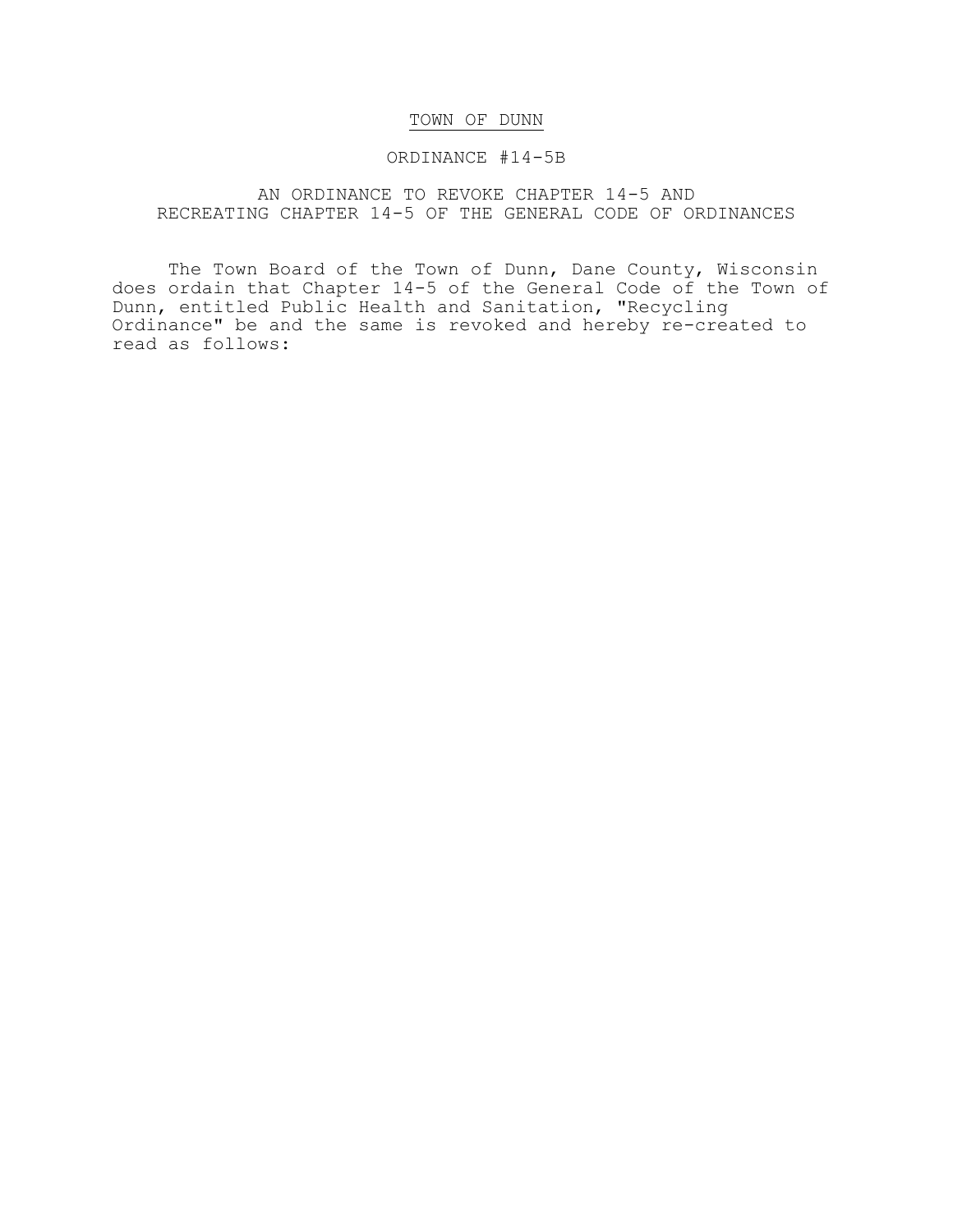### TOWN OF DUNN

#### ORDINANCE #14-5

#### **RECYCLING ORDINANCE**

The Town Board of the Town of Dunn, Dane County, Wisconsin, hereby ordains as follows:

#### Section 1: Purpose

- (1)The purpose of this ordinance is to promote recycling, composting, and resource recovery through the administration of an effective recycling program, as provided in Chapter 159.11 of Wisconsin Statutes and Chapter NR 544 of the Wisconsin Administrative Code.
- (2)The provisions of this ordinance shall be administered by the Town Board or designee of the Town Board in accordance with the purpose of the ordinance.

## Section 2: Statutory Authority

(1)This ordinance is adopted as authorized under Chapter 159.09(3)(b), Wisconsin Statutes.

## Section 3: Definitions

(1)The following words are defined in this ordinance as follows:

- (a) "Collector" means the contractor or entity authorized by the Town Board to collect, transport and dispose of the community's solid waste, recyclable and nonrecyclable, or, person or persons contracting with waste generators for these services, and who will enforce preparation standards for recyclable materials as well as ensure community compliance with this source separation recycling program.
- (b) "Corrugated cardboard" means heavy duty Kraft paper packaging material with a corrugated medium between two flat paper liners, and does not include paperboard such as for cereal or laundry detergent boxes or holders for 6 packs or 12 packs of beverage cans or bottles.
- (c) "Garbage" means discarded materials resulting from the handling, processing, storage and consumption of food.
- (d) "Glass" means discarded glass bottles, jars and containers and does not include window glass, drinking glasses, pyrex, light bulbs or other non-container glass.
- (e) "Good faith" means reasonable efforts to adhere to the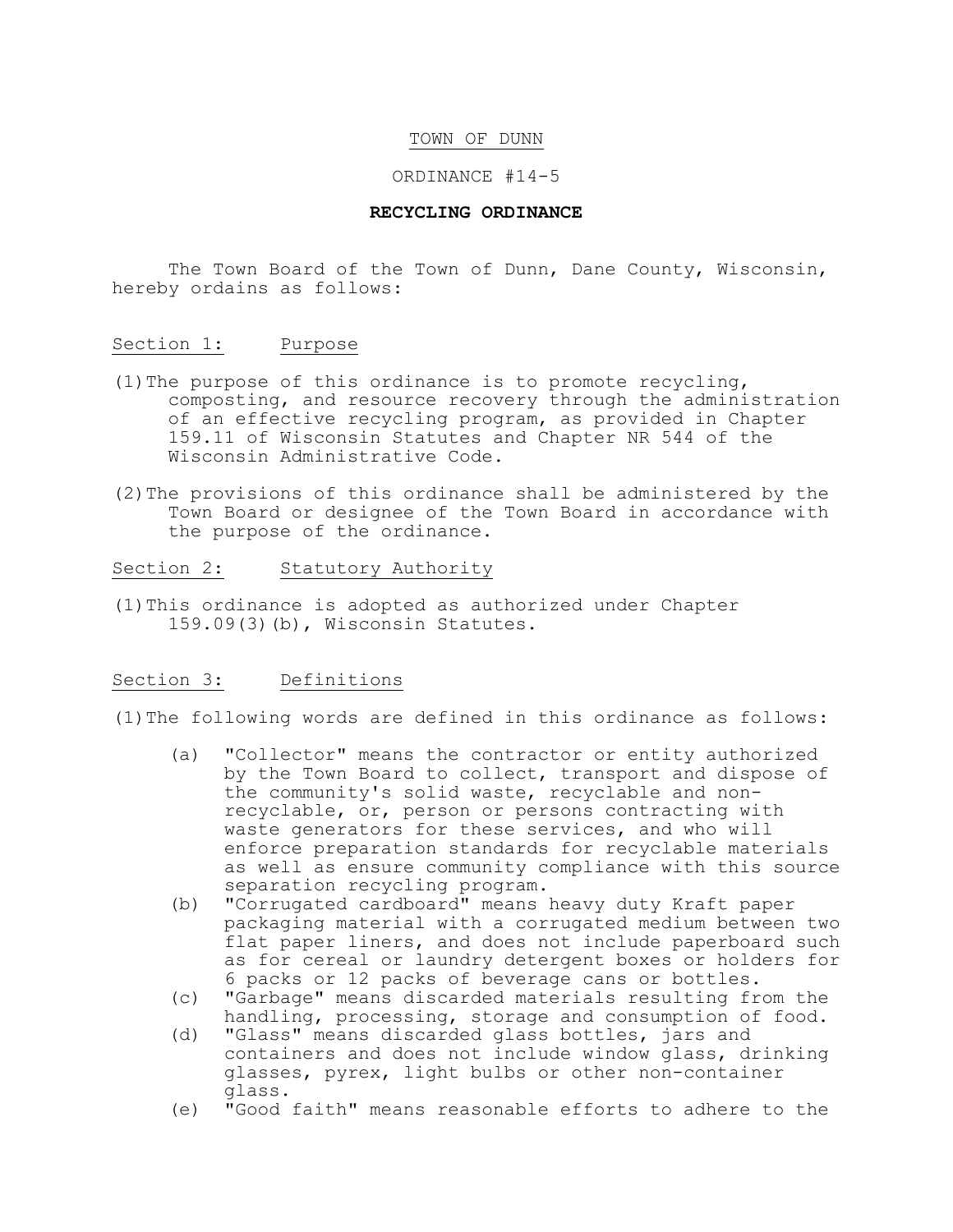policies, standards and rules of this mandatory source separation recycling program.

- (f) "Hazardous waste" or "hazardous substance" means those wastes or substances defined thusly in NR 181 of the Wisconsin Administrative Code (including all amendments provided thereto) pursuant to authority vested in the Wisconsin Department of Natural Resources to describe and list materials thusly and also includes those solid wastes or substances found in household waste (notwithstanding the household waste exclusion provided in s. NR 181.12(4)(a), Wisconsin Administrative Code.)
- (g) "Household Sharp Medical Waste" means any type of product capable of puncturing or lacerating the skin that is designed or used to treat, diagnose, or prevent a disease or medical condition, including, but not limited to, scalpels and hypodermic needles.
- (h) "Lead-acid batteries" means automotive and related batteries that are comprised of lead plates with an acid electrolyte, and does not include nickel-cadmium batteries, dry cell (flashlight) batteries or batteries used in calculators, watches, hearing aids or similar devices.
- (i) "Major appliance" means a residential or commercial air conditioner, clothes dryer, clothes washer, dishwasher, freezer, microwave oven, oven, refrigerator, stove, water heater or any other item commonly referred to as a white good.
- (j) "Metal cans" means tin coated steel cans, bi-metal cans, and aluminum cans used for food and other nonhazardous materials but excluding aerosol cans and cans that held paint, paint related products, pesticides or other toxic or hazardous substances.
- (k) "Multi-family dwelling" means a residential dwelling place intended to be the residence of more than four independent family units.
- (l) "Newspapers" means matter printed on newsprint including daily or weekly publications and advertising materials but excludes glossy paper, magazines, catalogs or similar materials.
- (m) "Non-recyclable material" means all items or waste not recyclable except hazardous waste or hazardous substances.
- (n) "Other paper" shall mean all paper excluding newsprint materials or materials specifically excepted in the definition of "newspapers", and "corrugated cardboard" but shall include grades of fiber materials with available markets for recycling.
- (o) "Oversize and bulky waste" means large items such as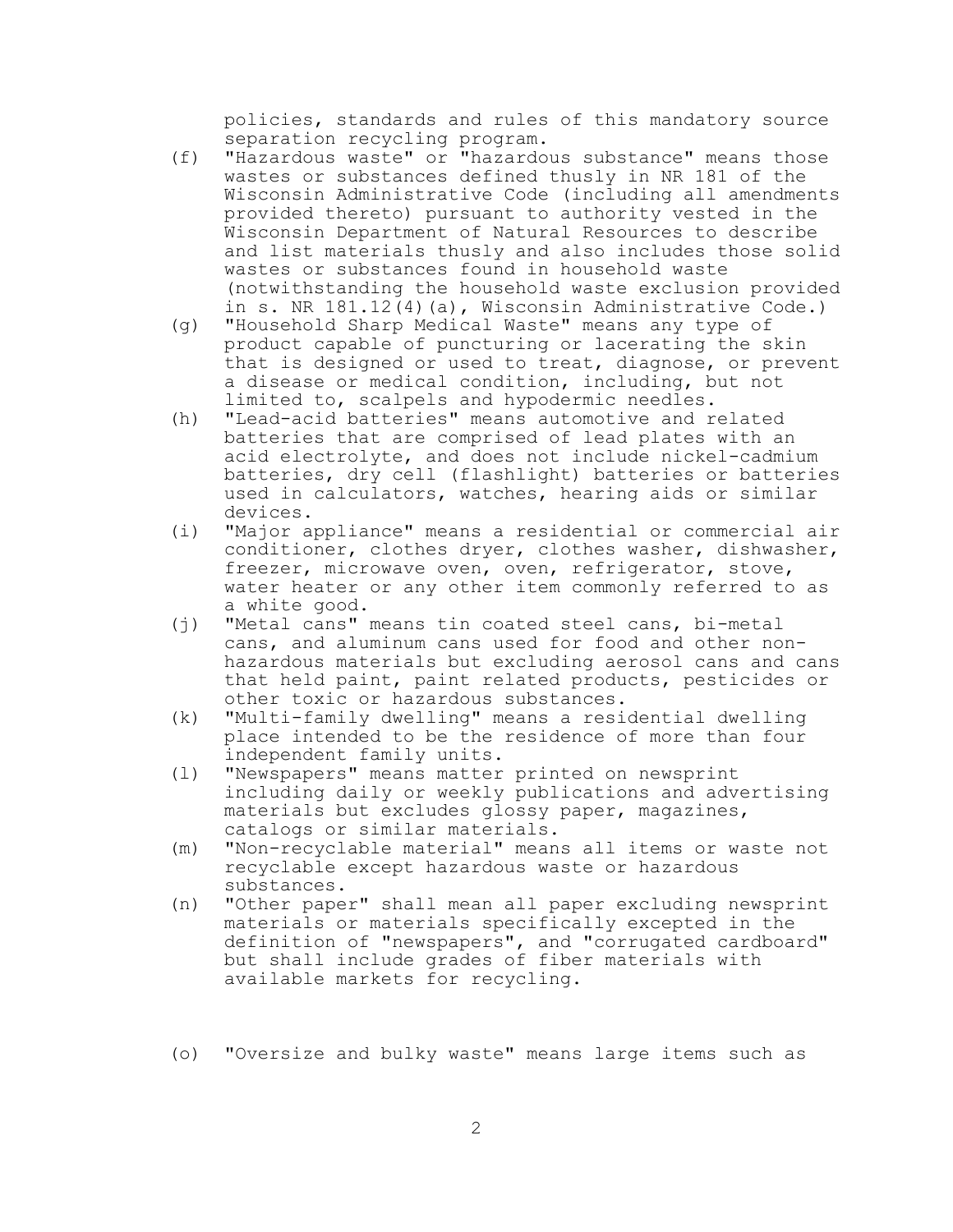furniture, mattresses, carpeting, construction or demolition materials of substantial dimensions, brush and other large items whose proportions are not easily reduced.

- (p) "Person" includes any individual, corporation, organization, association, or other entity, local governmental unit, as defined in section 66.299(1), Wis. Stats., state agency or authority or federal agency.
- (q) "Plastic container" means a blow molded plastic bottle made of high density polyethylene (HDPE) or a plastic bottle or jar made of polyethylene terephthalate (PET), but does not include HDPE containers that are not blow molded including but not limited to containers for yogurt, cottage cheese, butter, margarine, ice cream and similar products.
- (r) "Preparation standards" shall mean criteria provided establishing acceptable good faith limits for introduction of materials into the source separation recycling program involving either transport to a material recycling center or temporary storage of such materials.
- (s) "Recyclable material" means identified materials meeting preparation standards and shall include the following: newspapers; corrugated cardboard; [unbroken] brown, green and clear container glass; aluminum, bimetal and tin-coated steel cans; blow-molded HDPE and PET plastic containers; tires; used oil, lead-acid batteries; and large appliances. "Recyclable material" further means all materials identified as recyclable material in Wis. Statutes 159.07(3)(4) and NR 544.06 of the Wisconsin Administrative Code, as amended from time to time.
- (t) "Rubbish" means combustible and non-combustible materials including, but not limited to: paper products, wood, metal, glass, cloth and products thereof in unrecoverable condition; litter and street rubbish not including yard waste; uncontaminated ashes. "Rubbish" for purposes of this ordinance shall not include "oversize or bulky waste".
- (u) "Sharps Container" means a container specifically manufactured for the disposal of sharp medical waste.
- (v) "Solid Waste" means garbage, rubbish and all other discarded or salvageable solid materials, including solid waste materials resulting from industrial, commercial and agricultural operations, and from
- community activities, but does not include solids or dissolved material in waste water effluents or other common water pollutants.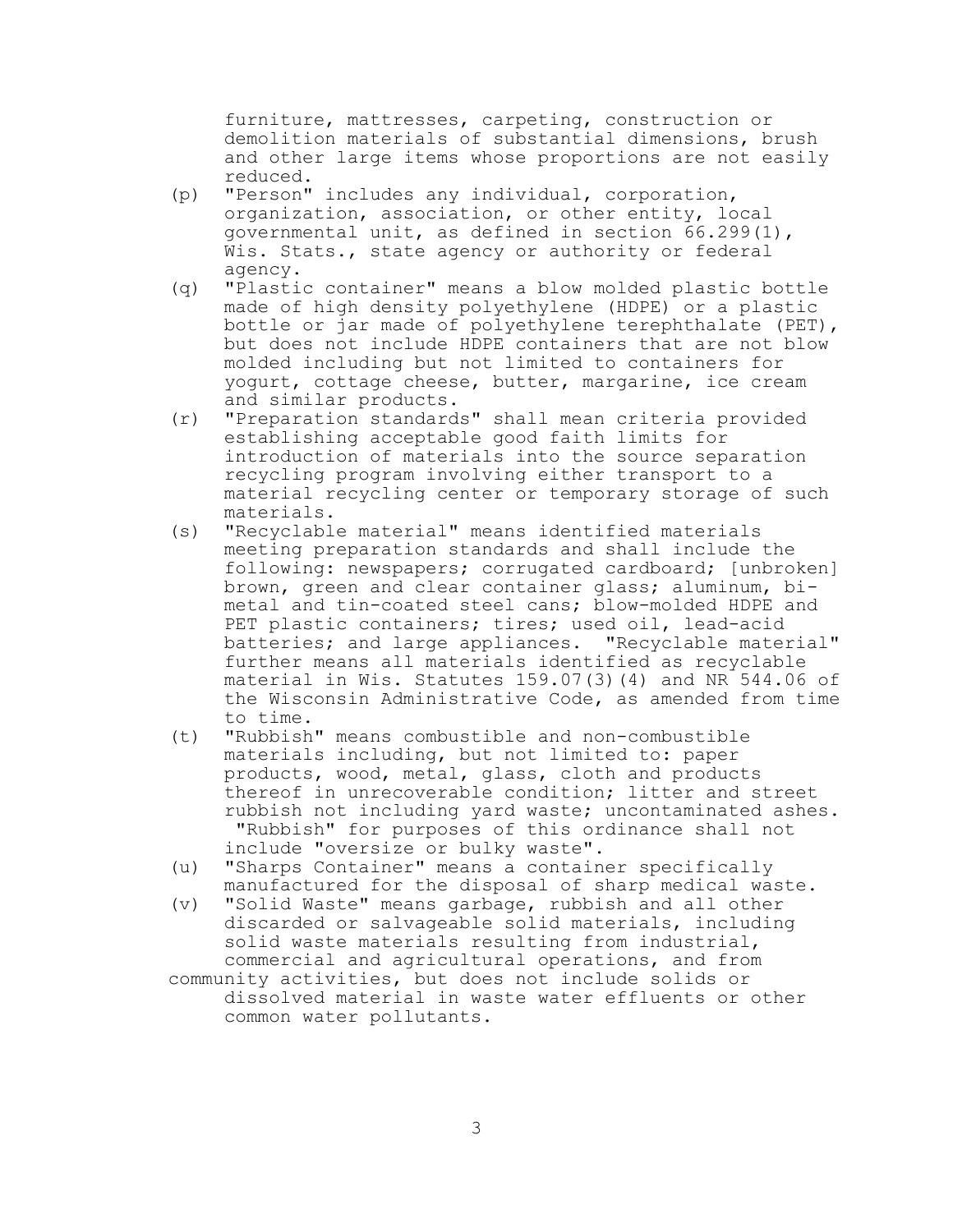- (w) "Solid waste storage" shall mean safe, environmentally sound short-term containment of materials and for recyclable material shall involve preserving materials in a condition meeting preparation standards.
- (x) "Tires" for collection purposes shall means rubber tires, from automobile and light truck tires and other tires which are removed from rims.
- (y) "Used oil" means any contaminated petroleum-derived or synthetic oil including but not limited to the following: engine and other mechanical lubricants; hydraulic and transmission fluid; metalworking fluid; and, insulating fluid or coolant.
- (z) "Yard waste" means leaves, grass clippings, yard and garden debris, including clean woody vegetative material no greater than six (6) inches in diameter and holiday trees, but does not include tree stumps, extensive root systems or shrubs with intact root balls.

# Section 4: Applicability

(1) This ordinance shall apply to all persons, and appropriate waste generating activities, within the Town of Dunn.

## Section 5: Conflict and Severability

(1)The provisions of this ordinance shall be held to be minimum requirements and shall not be deemed a limitation or repeal of any other power granted by the Wisconsin Statutes or pertinent Dane County Ordinances in their interpretation and application. Because this ordinance creates a comprehensive, mandatory source separation recycling program in our community, where any terms or requirements of this ordinance may be inconsistent or conflicting, the more restrictive requirements or interpretations consistent with state and county law shall control. If any section, provision or portion of this ordinance is found unconstitutional or invalid by a court, the remainder of the ordinance shall remain enforceable and shall not be affected by that ruling.

## Section 6: Preparation Standards

(1)Preparation standards for recyclable materials shall be provided by notice to generators of waste and collectors by the Town or the collector under contract with the Town or individual persons. When additional materials become recyclable, preparation standards for them will be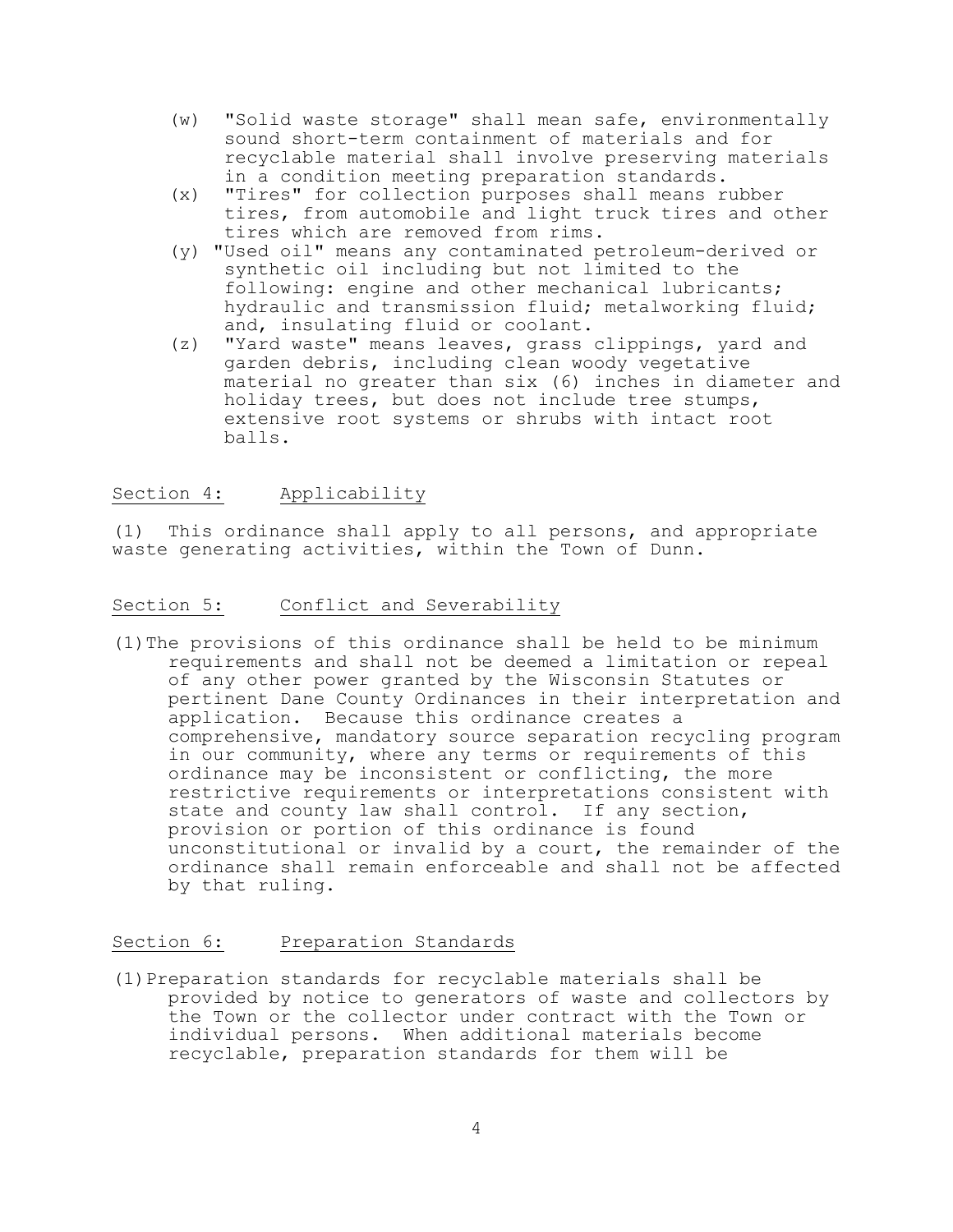established by the Town or Collector dependent upon available economic markets.

- (2)Acceptable recyclable materials shall be prepared in accordance with the following standards for collection purposes pursuant to this ordinance:
- a) "Newsprint" shall be dry, free of paper not normally included in the newspaper and not sunburned.
- b) "Corrugated Cardboard" shall be flattened, empty and free of food debris and other contaminating material;
- c) "Glass Containers" shall be unbroken, empty, clean and free of metal caps and rings, other contaminates such as window glass, drinking glasses, ceramics and similar material;
- d) "Metal Cans" shall be empty with ends removed and flattened where possible, and clean with labels removed;
- e) "Plastic Containers" shall not be tied together, and shall be empty, clean, flattened, and have caps removed.
- f) "Lead-acid Batteries" shall have all caps firmly attached and be free from leaks.
- g) "Tires" shall include automobile and light truck tires and other tires, removed from rims.
- (3)All garbage placed for collection shall be well drained, wrapped and deposited in water tight containers or water tight bags. No container or bag placed for collection shall exceed 95 gallons in capacity.
- (4)Household Sharp Medical Waste Disposal. Household sharp medical waste shall not be deposited in any place or manner in the Town of Dunn other than as hereinafter provided:
	- (a)Acceptable means of disposing of household sharp medical waste include:
	- 1.Disposal in an approval medical waste box, such as a Sharps container; or
		- 2.Disposal in a heavy plastic container, such as a laundry soap bottle, providing that the lid is permanently affixed thereto using tape or another means, and the container is marked "Medical Waste: Do Not Open".
	- (b)No container for household sharp medical waste or loose household sharp medical waste may be mixed with recyclables.
- (5)Any garbage or rubbish not placed for collection in accordance with the provisions of this section may be refused by the collector.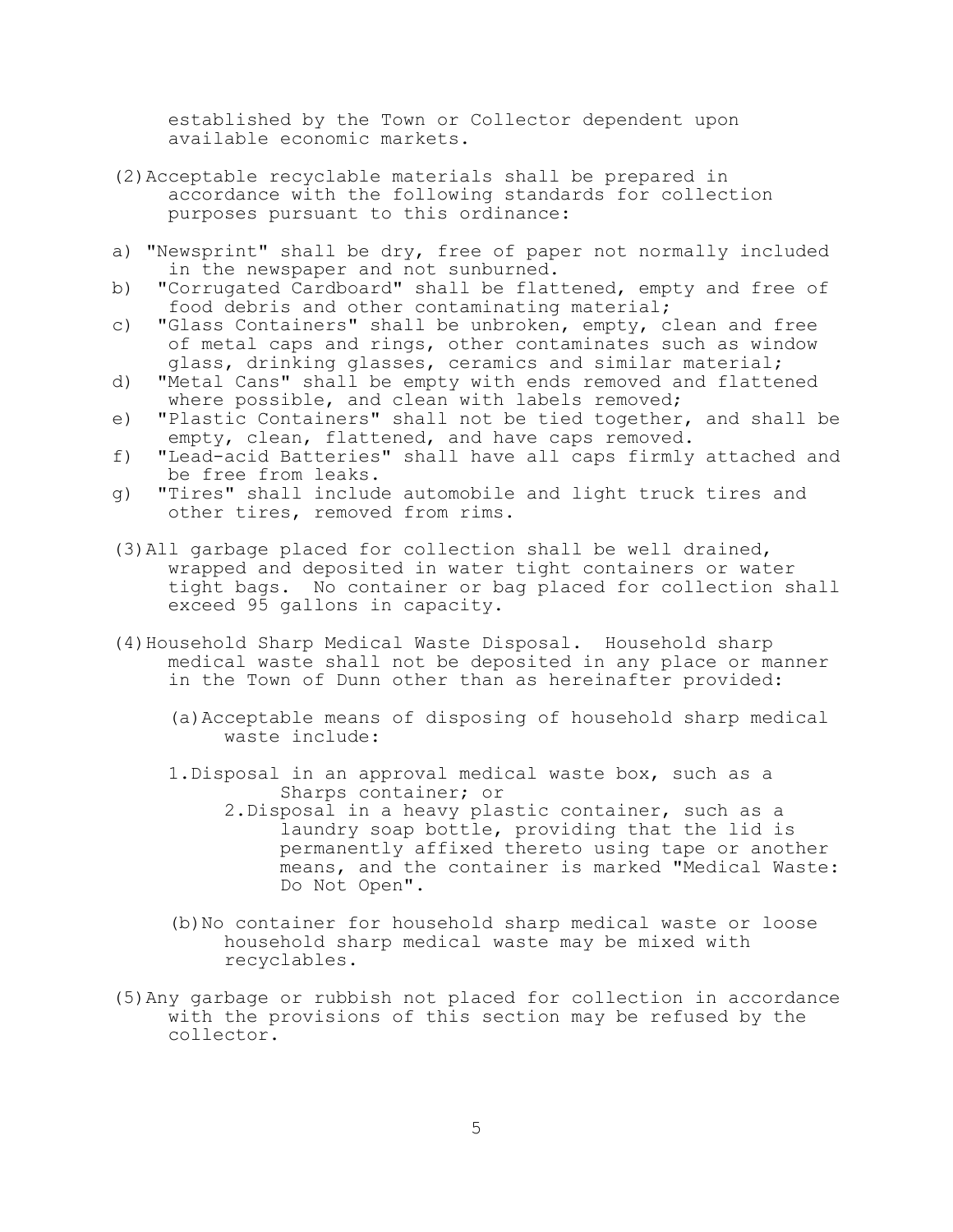(6)Grass, leaves and brush shall not be collected with the intent of disposal at sanitary landfills. All persons who generate yard waste shall be responsible for appropriate disposal of yard waste from properties owned or occupied by the aforementioned persons. Composting of yard waste on site at home is encouraged and information on how to compost is available at the Town Hall and on the Town website. The Town of Dunn provides a collection site for yard waste composting at the Transfer Site where residents of the Town of Dunn are encouraged to bring yard waste for composting.

### Section 7: Required Separation of Solid Waste

- (1)The owner or occupant of each residence, residential unit, place of business, church, industry or commerce or other place providing goods or services of any type shall cooperate in the recycling of recyclable material by performing the following:
	- (a)Except as provided in (c) and (d) hereafter, all recyclable material shall be separated from other solid waste,and placed in containers for collection according to the collection schedule established under Section 8. Recyclables shall not be placed in containers with other solid waste.
	- (b)Newspaper and Corrugated cardboard. Newspapers shall be placed in a suitable container marked "NEWSPAPER" and placed at the curb line with solid waste on the designated collection date for the Town's collector. No newspapers, except newspapers rendered useless for recycling purposes, shall be disposed of in any manner by any resident or business so as to result in newspapers being disposed of in the Dane County sanitary landfill or any private landfill. Corrugated cardboard shall be flattened and securely tied in bundles or placed in suitable containers facilitating handling and collection. Corrugated cardboard and newspaper shall not be intermixed, bundled together or mixed with other recyclable materials such as paper.
	- (c)Owners of multi-family dwellings in the Town of Dunn must provide adequate containers for handling and collection of recyclable materials enabling tenants to ensure separation of recyclables and ensuring that recyclables meet preparation standards. The following shall be acceptable means of providing containers: providing a series of containers for the complex or sub-units thereof with containers for all types of recyclables to be shared in common by occupants of the multi-family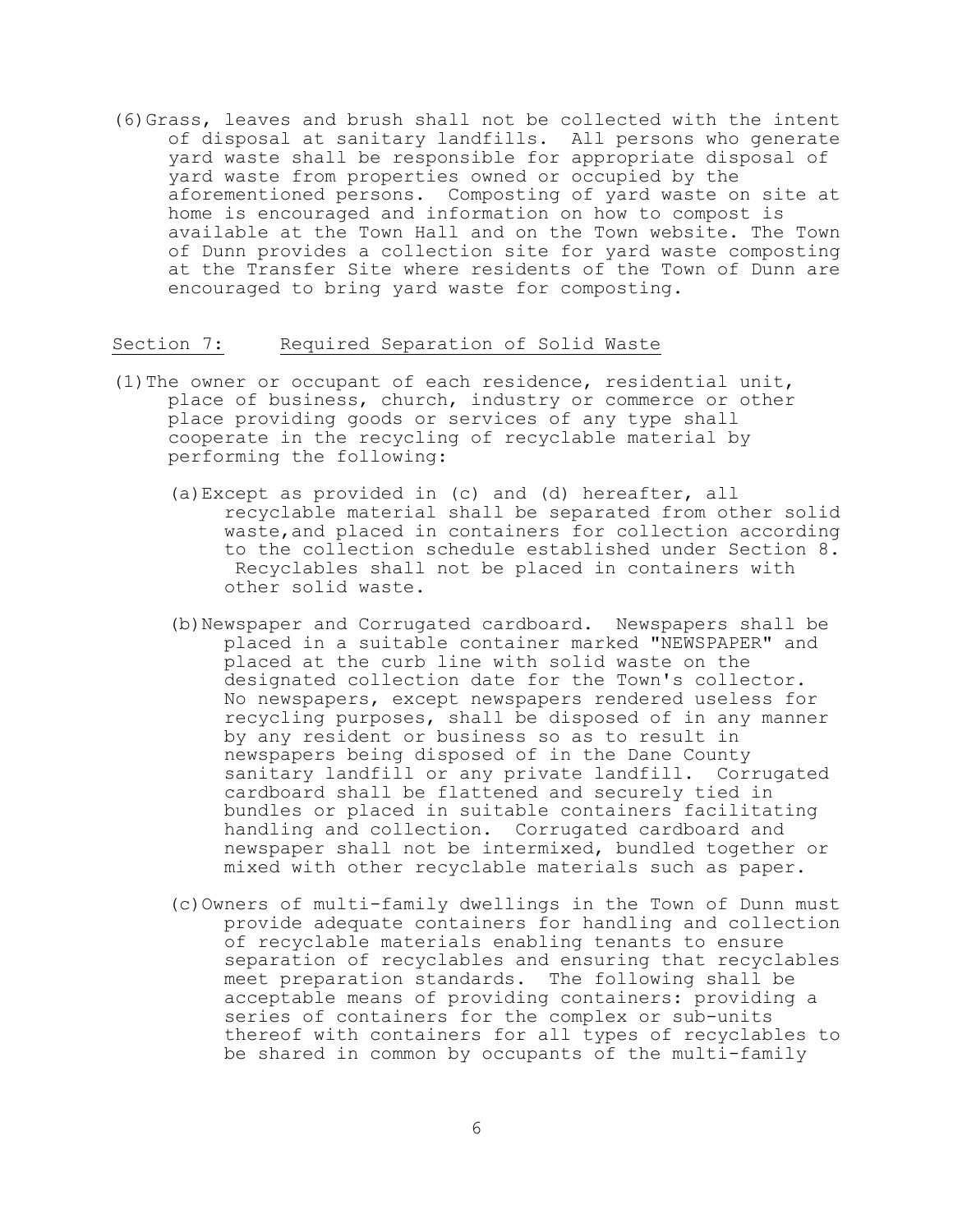dwelling not including provisions for major appliances or used oil with sufficient, separate containers to achieve good faith separation of recyclables based upon size of the multi-family dwelling, and handling, transportation and processing requirements for the collector. Containers shall be clearly designated and marked as to the recyclable contained therein, and containers shall be maintained in a clean, safe and watertight condition.

- (d)Owners of commercial, retail, industrial and governmental facilities in the Town of Dunn must provide separate containers for recyclable materials and regular collection of those containers; and, must notify all users of their facilities of county and municipal recycling requirements.
- (e)All persons who are generators of the following types of waste shall make appropriate arrangements for collection, transportation and disposal of these materials at their own expense: lead-acid batteries, major appliances, tires, large metal products and used oil.
- (f)Grass, leaves and brush are not to be included in solid waste, as they are banned from landfills.
- (g)Owners of multiple family dwellings, commercial, retail, government and industrial facilities shall notify users, tenants and occupants of reasons to reduce and recycle, which materials are collected, how to prepare materials in order to meet the processing requirements, collection methods or sites, locations and hours of operation, and a contact person or company, including a name, address and telephone number.
- (h)The requirements specified in (c) (d) and (g) above do not apply to the owners or designated agents of nonresidential facilities and properties or multiple family dwellings if the post-consumer waste generated within the facility or property is treated at a processing facility licensed by the Department of Natural Resources that recovers for recycling the materials specified in section  $7$  (1)(a)(b) from solid waste in as pure a form as is technically feasible.
- (2)It shall be unlawful to bring into the Town of Dunn for disposal refuse or recyclables from outside the Town of Dunn.
- (3)A collector may not dispose in a landfill or burn in a solid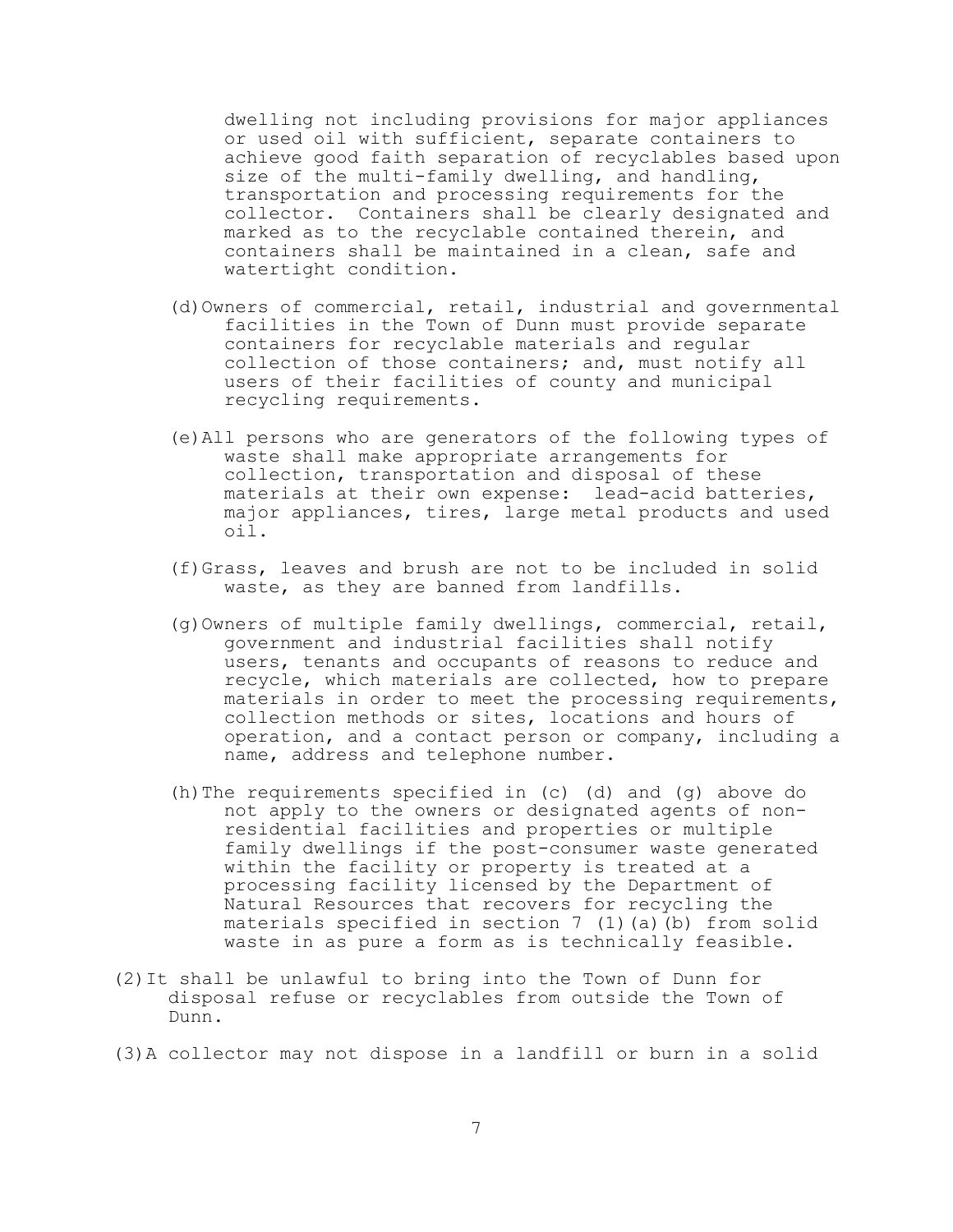waste facility any recyclable materials generated in the Town of Dunn that have been separated for recycling.

- (4)To the greatest extent practicable, the recyclable materials separated in accordance with Section 7(1) shall be clean and kept free of contaminants such as food or product residue, oil or grease, or other non-recyclable materials, including but not limited to household hazardous waste, medical waste, and agricultural chemical containers. Recyclable materials shall be stored in a manner which protects them from wind, rain, and other inclement weather conditions.
- (5)Separation requirements of this ordinance do not apply to a recyclable material for which a variance has been granted by the Department of Natural Resources under s. 159.11(2m), Wis. Stats., or s. NR 544.14, Wis. Administrative Code.

### Section 8: Collection Schedule

- (1)The Town Board and Town's collector shall establish the time of collection of solid waste, including recyclable materials, and the clerk shall distribute the collection schedule according to regulation established under Section 15.
- (2)All persons having solid waste, including recyclable materials, shall place the same in containers or water-tight bags or bundles as herein required at the collection point not sooner than 24 hours prior to the regularly scheduled collection time and no person shall permit solid waste containers thereof to accumulate or remain at the curb line longer than 12 hours thereafter.

# Section 9: Placing of Solid Waste for Collection

- (1)Except as otherwise specifically directed or authorized by the Town Board under (2), solid waste containers from all residential premises shall be placed at the curb line adjacent to the street designated in the published collection schedule.
- (2)The Town Board may direct or authorize the placing of solid waste containers in a manner different than that provided herein in order to facilitate a more reasonable mode of collection from particular premises.

### Section 10:Garbage or Rubbish not to be Deposited in any Other Place or Manner than herein Provided.

(1)No person shall place any garbage on any street, or other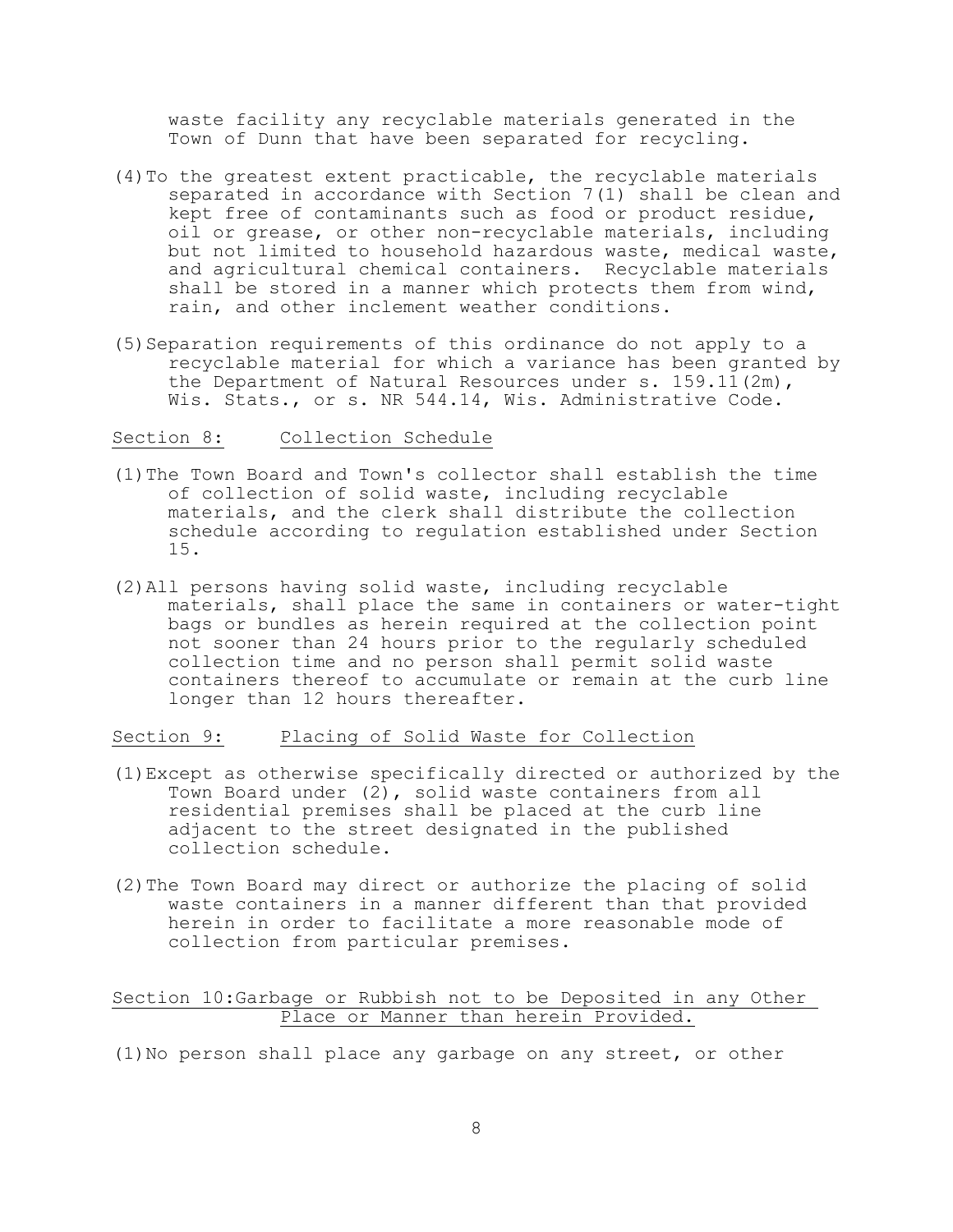public or private property unless the same shall be placed in containers or bags for town collection at the times and in the manner as herein provided.

(2)No person shall place for collection any solid waste at the curb line or adjacent to any premises not owned or occupied by such person.

### Section 11: Recyclable Material Property of Town

- (1)All residential recyclable material collected and deposited as provided in this section shall be the property of the Town.
- (2)Recyclables collected privately for businesses and apartments are the property of those entities.

#### Section 12: Items not to be Placed for Pick Up

- (1)No person shall dump, deposit or place at the curb line adjacent to any street for collection by the town or for any other purpose any of the following:
	- (a)Large amounts of stone, concrete, rubber, earth or sod.
	- (b)Lead-acid batteries and tires.
	- (c)Grass, leaves and brush.
	- (d)Containers over 95 gallons.
	- (e)Garbage or rubbish in such a manner as will permit strewing by animals or vandals prior to collection.

## Section 13: Anti-scavenging Provision

(1)Persons shall not pilfer recyclables or disturb recyclable materials placed for collection. All recyclable materials placed for collection pursuant to this ordinance shall thereupon become the property of the municipality, or, the municipality's authorized agent, or, a private collector whom persons in the municipality have contracted to perform functions pursuant to the recycling plan provided in this ordinance. Only persons authorized by the municipality or the generator of waste shall collect or handle recyclable materials once those materials have been placed appropriately for collection. Any and each collection by unauthorized persons in violation of this provision shall constitute a separate and distinct offense punishable as provided hereinafter.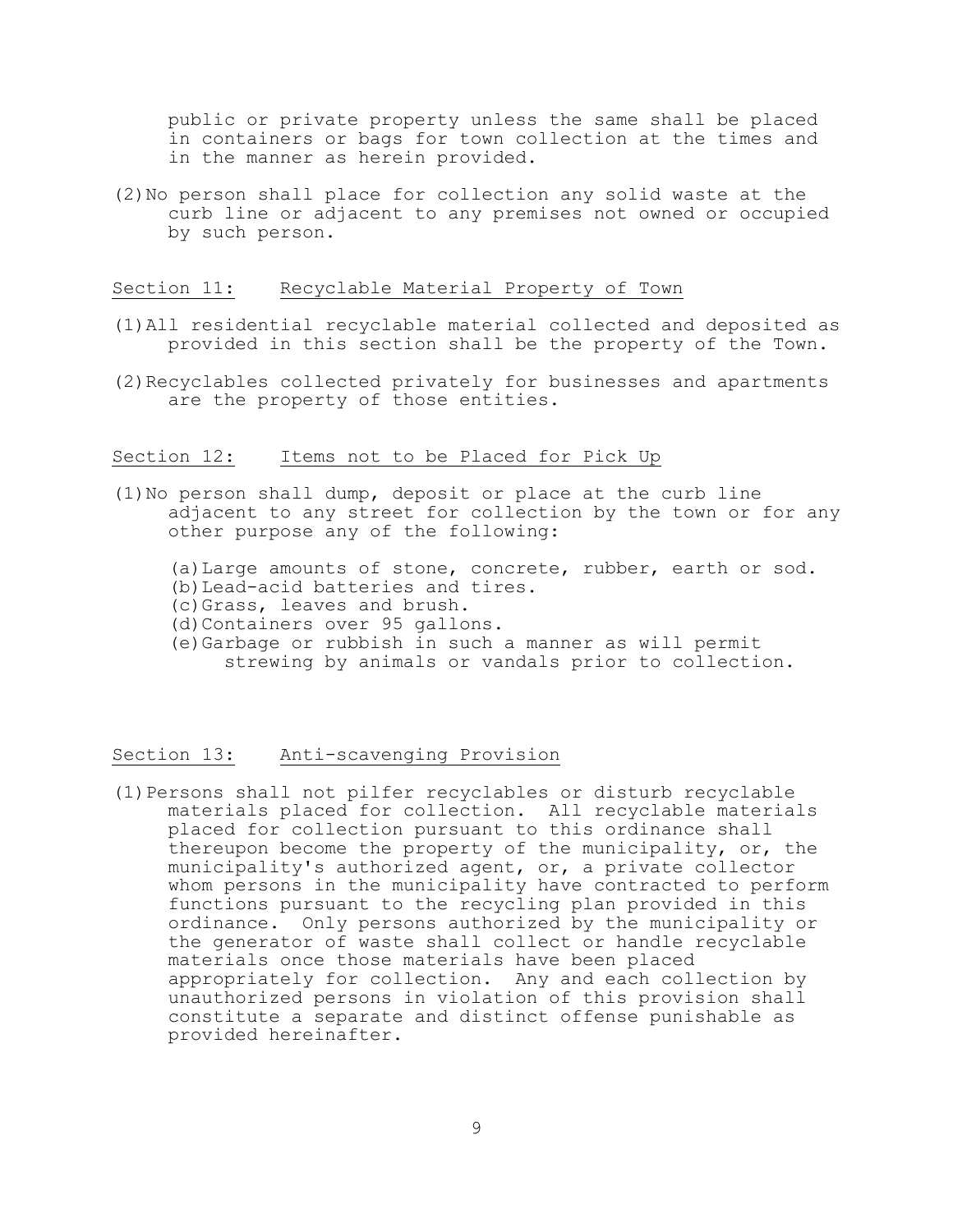### Section 14: Violation and Penalty

- (1)For the purpose of ascertaining compliance with the provisions of this ordinance, any authorized officer, employee or representative of the Town of Dunn may inspect recyclable materials separated for recycling, post-consumer waste intended for disposal, recycling collection sites and facilities, collection vehicles, collection areas of multiple-family dwellings and non-residential facilities and properties, and any records relating to recycling activities, which shall be kept confidential when necessary to protect proprietary information. No person may refuse access to any authorized officer, employee or authorized representative of the Town of Dunn who requests access for purposes of inspection, and who presents appropriate credentials. No person may obstruct, hamper, or interfere with such an inspection.
- (2)Any person who violates a provision of this ordinance may be issued a citation by a Town of Dunn law enforcement officer to collect forfeitures. The issuance of a citation shall not preclude proceeding under any other ordinance or law relating to the same or any other matter. Proceeding under any other ordinance or law relating to the same or any other matter shall not preclude the issuance of a citation under this paragraph.
- (3)Any person who violates any provision of this ordinance or any regulations promulgated pursuant to this ordinance shall forfeit upon conviction thereof not less than Fifty Dollars (\$50.00) nor more than Two Hundred Dollars (\$200.00) for each separate violation hereunder, provided that the range of forfeiture for the third and any subsequent violation of this ordinance or regulations promulgated pursuant thereto within a twelve month period shall be not less than One Hundred Dollars (\$100.00) nor more than Five Hundred Dollars (\$500.00) for each separate violation. Each incident of violation shall be a separate offense and each day or part thereof during which a violation occurs or continues shall be deemed a separate offense. In addition to or in lieu of the penalty provided herein, the violator may be required by court order to clean up, remove or pay the cost of clean up or removal of any garbage or rubbish placed in violation of this ordinance and pay for the cost of all medical care necessary should any injury be caused by the improper disposal of household sharp medical waste.

### Section 15: Promulgation of Regulations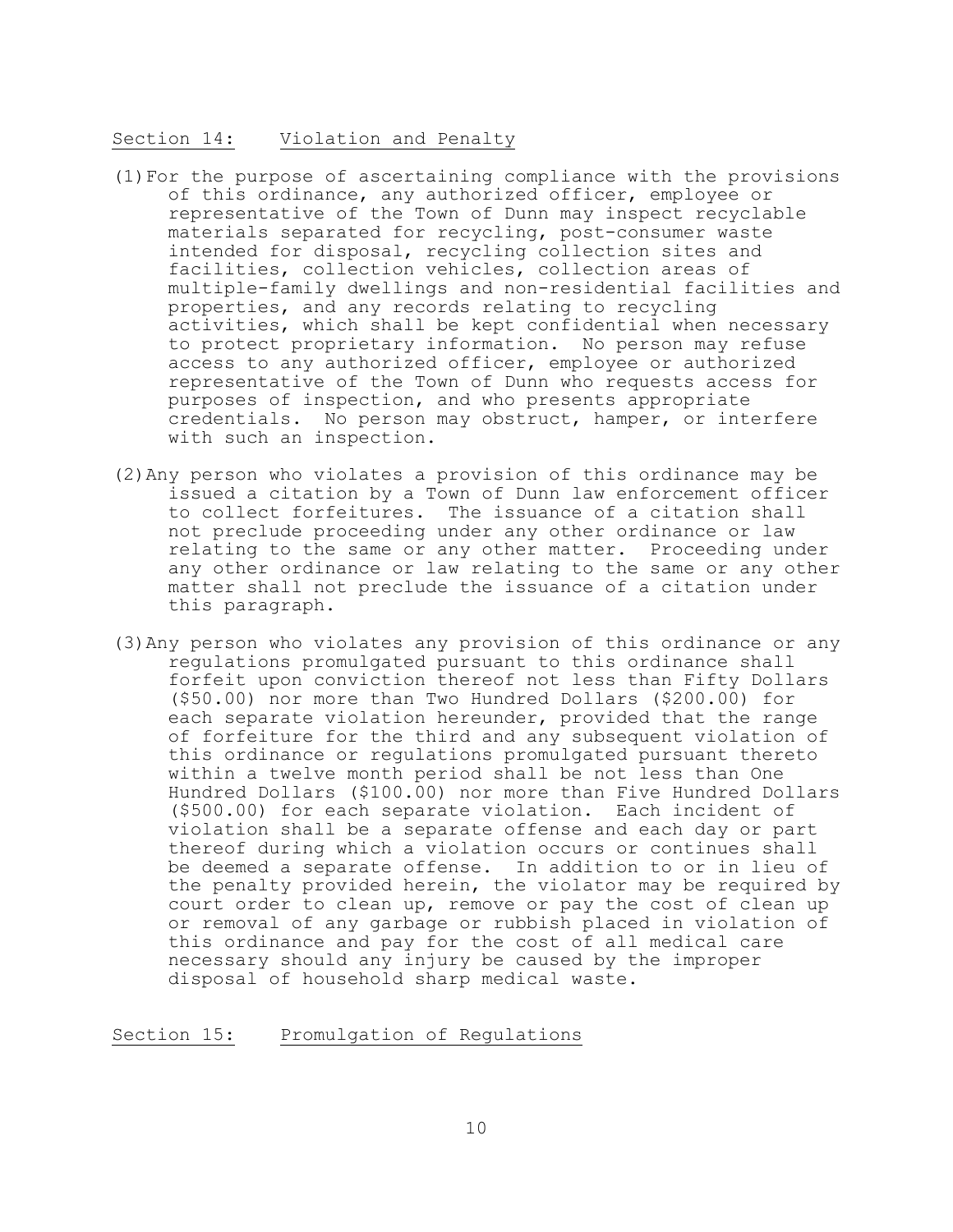(1)Town Board of the Town of Dunn shall prepare regulations, standards and schedules as necessary to make effective all provisions of this ordinance. Periodically, upon a schedule adopted by the municipality, the Town of Dunn shall prepare notices and distribute other information to persons and entities generating waste within the town for purpose of informing the public about the requirements dictated by this mandatory source separation recycling ordinance.

### Section 16: Licensing and Other Requirements

- (1)No person or corporation shall engage in the business of hauling recyclables within the Town of Dunn without being licensed by the Wisconsin Department of Natural Resources under section NR 502.06 of the Wisconsin Administrative Code.
- (2)Any contractor operating in the Town of Dunn shall not transport for processing any recyclables to a processing facility unless that facility has been approved in writing by the Town of Dunn and the facility has self-certified with the Wisconsin DNR under section NR 544.16 of the Wisconsin Administrative Code.
- (3)Collectors who collect solid waste or recyclables in the Town of Dunn for storage, treatment, processing, marketing or disposal shall obtain and maintain all necessary municipal and state permits, licenses and approvals prior to collecting any materials in the Town of Dunn.
- (4)Collectors operating in the Town of Dunn are required to maintain records and report in writing to the Town clerk on a monthly basis. Reports shall include: the amount of solid waste and recyclables processed and or marketed by item type from the Town of Dunn; and the final disposal location of solid waste and recyclable material. Failure to report shall be cause for the Town to revoke any license or sever any contract with the collector.
- (5)Collectors have the right to reject or leave at the curb any recyclable material that is not prepared according to the specifications in this ordinance, applicable regulations, or educational material provided by the contractor to service recipients. Materials may also be left if not separated from solid waste, placed in the proper container, or are not designated recyclable material. In such cases, the collector shall notify the generator in writing of the materials about the reasons for rejecting the items.
- (6)Collectors shall maintain a list of residents who are commingling recyclable material with other solid waste and